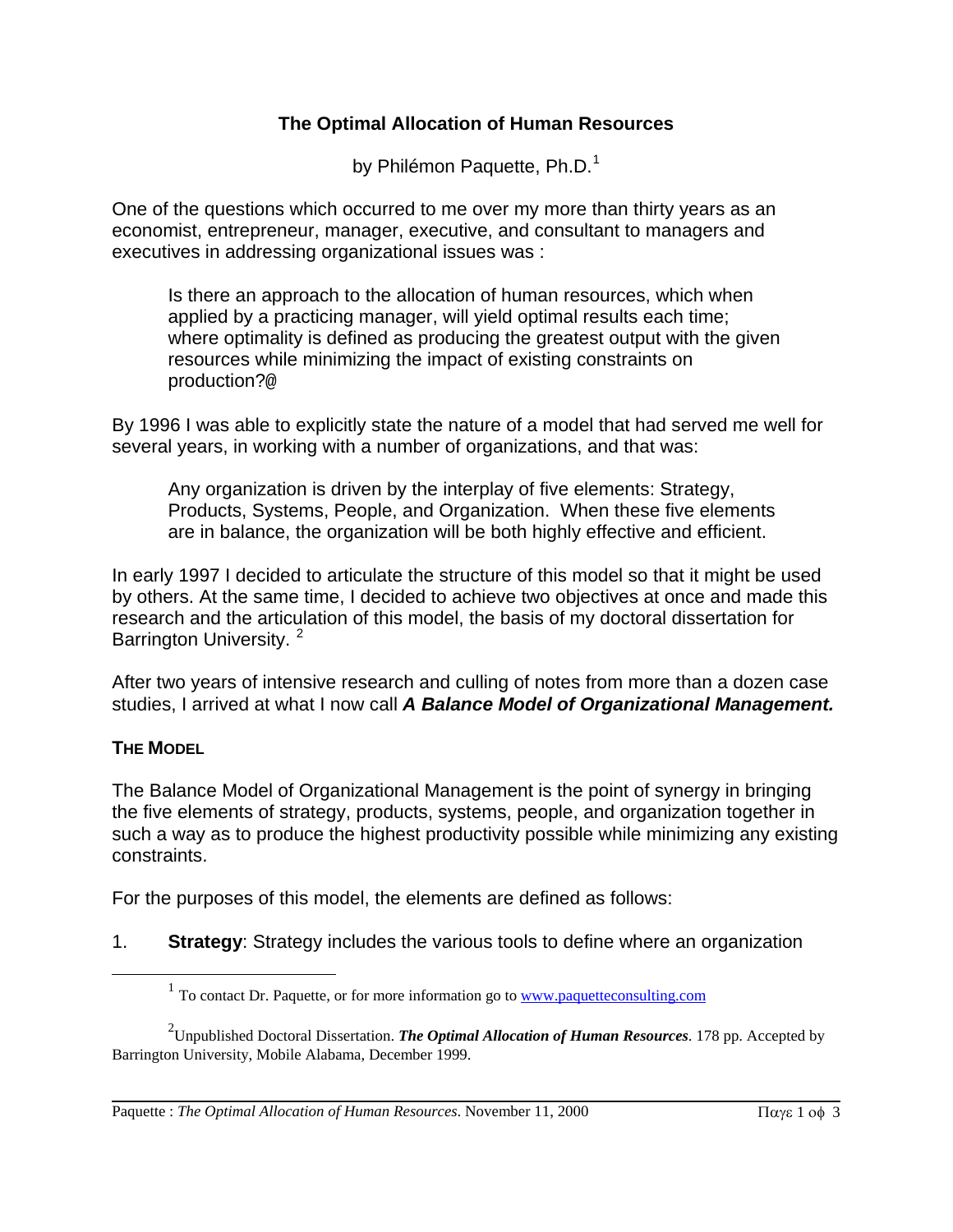wants to go, including mission statements, strategy statements, strategic thrusts, strategic objectives, or strategic plans.

- 2. **Products:** are those goods and/or services produced by the organization to serve its clients in achieving its strategic objectives.
- 3. **Systems**: Are those tools used to assist the people of an organization to produce the products and services necessary to achieve the strategic objectives of an organization, or to implement the strategy of an organization? This will include the information technology, policies, program structure, leadership or management approach, classification system, pay plan and incentives, and any other systems put in place to assist the organization to be more effective. Given the people employed by an organization there is an optimal set of systems necessary to support the optimal allocation and performance of those individuals.
- 4. **People**: Are the individuals employed by an organization (or active in an organization in the case of a volunteer organization), as well as their knowledge, skill-sets or competencies, attitudes, and aptitudes. In any organization there is an optimal configuration of the number, knowledge, skills, attitudes, and aptitudes of the individual employed by the organization to produce the products or services necessary to achieve its strategic objectives.
- 5. **Organization:** By organization here is meant the structure of the organization. Is it hierarchical, flat, flexible, or rigid? And what is the optimal organization structure to achieve the optimal allocation of human resources?

As might be seen in looking at these five elements, they cannot be independent of each other, but are to a great extent interdependent.

## **THE BASIS OF THE MODEL**

The model is built on an examination of both economic and management theory, and equally importantly, it is based on examples, drawn from a number of case studies drawn from the author=s thirty-plus years of experience. Case studies include a number drawn from the Canadian Federal Government including from the Department of Energy Mines and Resources, the Canadian International Development Agency, and the Canadian Section of the International Joint Commission. They include also a number of Canadian industry associations, a US manufacturer, a US private training company, and a Canadian federally funded independent agency.

## **LESSONS:**

There are three broad lessons which can be drawn from this study.